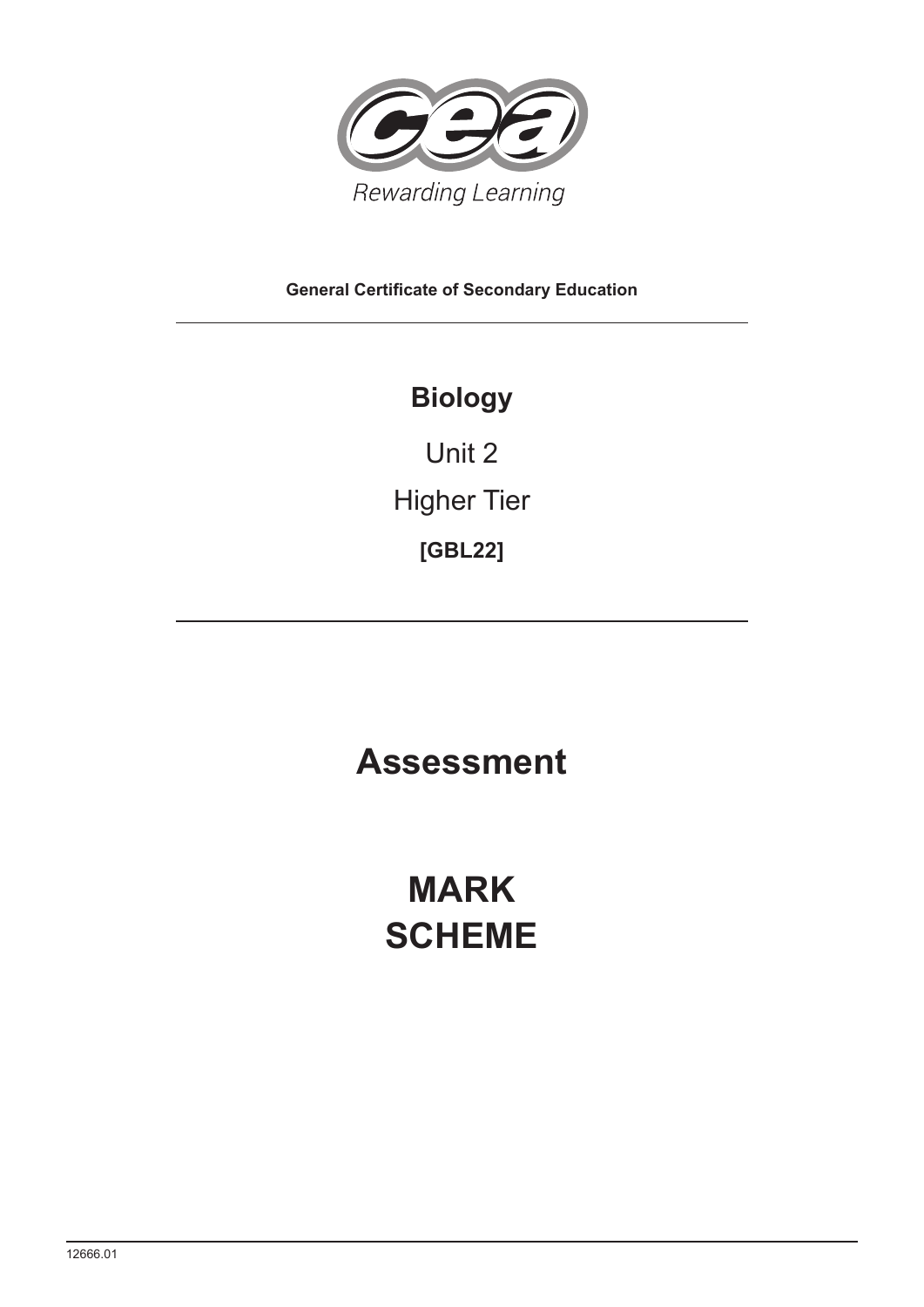The main purpose of the mark scheme is to ensure that each question is marked accurately, consistently and fairly.

Mark schemes are not intended to be totally prescriptive. No mark scheme can cover all the responses which students may produce. In the event of unanticipated answers, teachers and lecturers are expected to use their professional judgement to assess the validity of answers.

### **Mark Scheme Annotation**

- The use of a solidus (/) denotes alternative answers which can be awarded within the same question (or marking point in a question worth more than one mark).
- The use of a semi-colon (;) denotes separate marking points. These are particularly relevant when separating the different marking points in a question worth more than one mark.
- Part of an answer within brackets indicates that this part is not essential to gain credit the bracketed section is usually to set context or for the purpose of completeness.
- Some answers are shown as 'Any **two** from' (or any number between two and six). This means that any two (or other specified number) answers from the bullet-pointed list can be credited in this question or question part.

### **Marking Calculations**

Full marks are normally awarded for the correct answer – irrespective of whether working out has been shown (even when asked to show working out.) The principle of 'error carried forward' (ECF) usually applies in that if a student makes a mistake in the first part of a three-mark, three-stage calculation then the final two marks can be awarded if the second and third stage processes are carried out correctly. The same principle applies to a mistake at any stage in a calculation.

### **Marking QWC question**

See guidance in the mark scheme at the QWC question and also the section in the subject-specific guidance.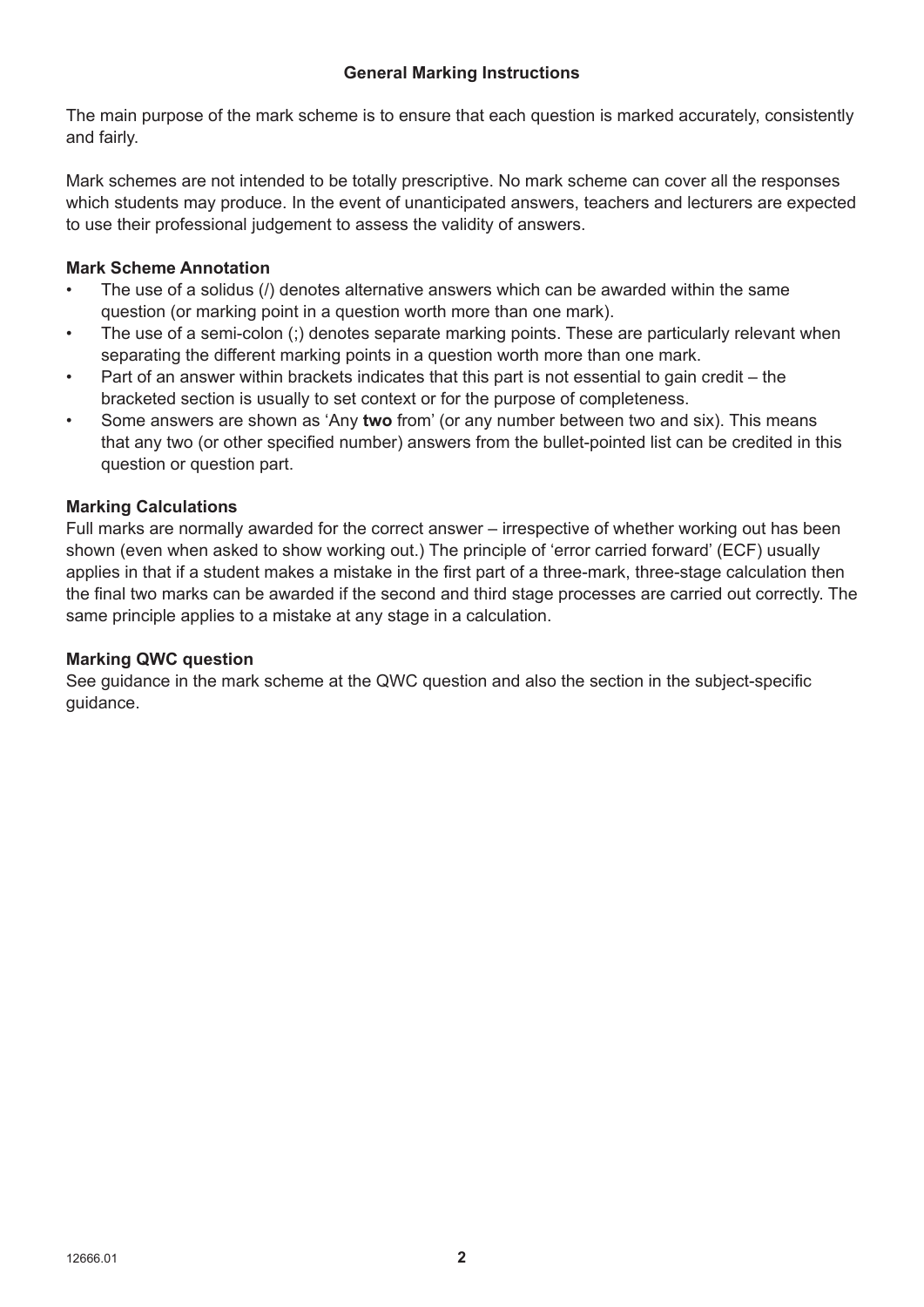| 1            |           |                                    | (a) $X = \text{testis}$ ;                                                                                                                        | $[1]$ | <b>AVAILABLE</b><br><b>MARKS</b> |
|--------------|-----------|------------------------------------|--------------------------------------------------------------------------------------------------------------------------------------------------|-------|----------------------------------|
|              | (b)       | (i)                                | Vasectomy/male sterilisation;                                                                                                                    | $[1]$ |                                  |
|              |           |                                    | (ii) Any two from:<br>Sperm tube cut;<br>prevent sperm entering penis/travelling along sperm duct/entering<br>female;<br>prevents fertilisation; | $[2]$ |                                  |
|              |           |                                    | (iii) Reliable/permanent;<br>difficult to reverse;                                                                                               | $[2]$ | 6                                |
| $\mathbf{2}$ |           |                                    | (a) $7889 - 6346 = 1543$ ;                                                                                                                       |       |                                  |
|              |           | $\frac{1543}{6346}$ × 100 = 24.31; |                                                                                                                                                  |       |                                  |
|              |           | 24.3;                              |                                                                                                                                                  | $[3]$ |                                  |
|              |           |                                    | (b) Farmer chooses cow with large milk yield;<br>breeds it;                                                                                      |       |                                  |
|              |           |                                    | repeats over many generations;                                                                                                                   | $[3]$ |                                  |
|              | (c)       | Diet;                              |                                                                                                                                                  | $[1]$ | $\overline{7}$                   |
| $\mathbf{3}$ | $(a)$ (i) |                                    | Artery causing a stroke has (fatty) deposit/described;<br>artery causing a stroke has a narrower lumen/artery blocked/<br>described;             | $[2]$ |                                  |
|              |           |                                    | (ii) Any one from:<br>Reduced blood flow to brain cells;<br>brain tissue dies;                                                                   | $[1]$ |                                  |
|              | $(b)$ (i) |                                    | Any two from:<br>Wire mesh/stent inserted;<br>balloon inflated;<br>balloon deflated/removed;                                                     | $[2]$ |                                  |
|              |           |                                    | (ii) Any two from:<br>Wire mesh/stent remains open;<br>lumen widens/increased blood flow;                                                        | $[2]$ |                                  |
|              | (c)       |                                    | Speech;                                                                                                                                          | $[1]$ | 8                                |
|              |           |                                    |                                                                                                                                                  |       |                                  |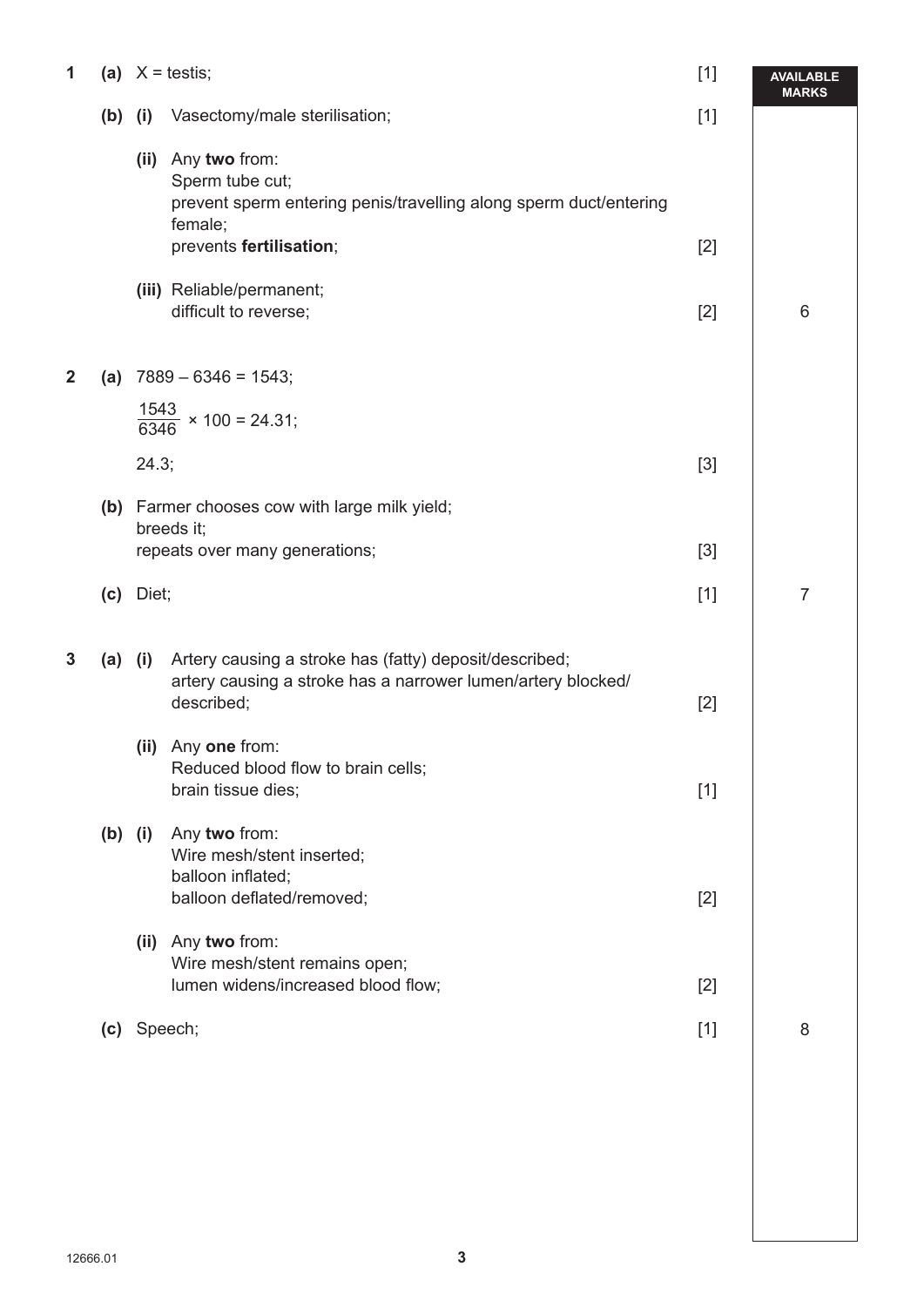| 4 | (a)       | $13.5 - 10.5 = 3.0$ ;<br>$3.0 \div 5;$ |                                                                                                                                                                                                                  | <b>AVAILABLE</b><br><b>MARKS</b> |                |
|---|-----------|----------------------------------------|------------------------------------------------------------------------------------------------------------------------------------------------------------------------------------------------------------------|----------------------------------|----------------|
|   |           | 0.6;                                   |                                                                                                                                                                                                                  | $[3]$                            |                |
|   | $(b)$ (i) |                                        | Carbon monoxide;                                                                                                                                                                                                 | $[1]$                            |                |
|   |           | (ii)                                   | Less oxygen carried;<br>combines with red blood cells/haemoglobin;                                                                                                                                               | $[2]$                            | 6              |
| 5 | $(a)$ (i) |                                        | A - Vena cava;<br>$B - A$ orta;<br>C - Left atrium;                                                                                                                                                              | $[3]$                            |                |
|   |           |                                        | (ii) Greater contraction/pressure;<br>Left ventricle pumps blood a longer distance around the body;                                                                                                              | $[2]$                            |                |
|   |           |                                        | (iii) Prevent backflow of blood;<br>into the right atrium/from right ventricle;                                                                                                                                  | $[2]$                            |                |
|   | $(b)$ (i) |                                        | Faulty valve does not close fully/open fully;<br>reduced blood flow through heart/reduced pressure/described;                                                                                                    | $[2]$                            |                |
|   |           | (ii)                                   | Less oxygen/glucose to muscles/tissues;<br>Less respiration;                                                                                                                                                     | $[2]$                            | 11             |
| 6 | (a)       | (i)                                    | 100%/all lysed;                                                                                                                                                                                                  | $[1]$                            |                |
|   |           | (ii)                                   | Any four from:<br>Water entered;<br>From dilute solution to concentrated solution;<br>Through selectively permeable membrane;<br>by osmosis;<br>no cell wall present to limit water intake/cell membrane bursts; | $[4]$                            |                |
|   |           | turgid;                                | (b) Plant cell has a cell wall;                                                                                                                                                                                  | $[2]$                            | 7              |
| 7 |           |                                        | (a) Oestrogen;<br>progesterone;                                                                                                                                                                                  | $[2]$                            |                |
|   | $(b)$ (i) |                                        | Thickness decreases from 6 mm to 2 mm/by 4 mm;                                                                                                                                                                   | $[1]$                            |                |
|   |           | (ii)                                   | Menstruation/period/uterus lining shed;                                                                                                                                                                          | $[1]$                            |                |
|   | (c)       |                                        | Ovulation/egg released;                                                                                                                                                                                          | $[1]$                            |                |
|   |           |                                        | (d) Uterus lining remains thick/remains at 10 mm;<br>after day 28;                                                                                                                                               | $[2]$                            | $\overline{7}$ |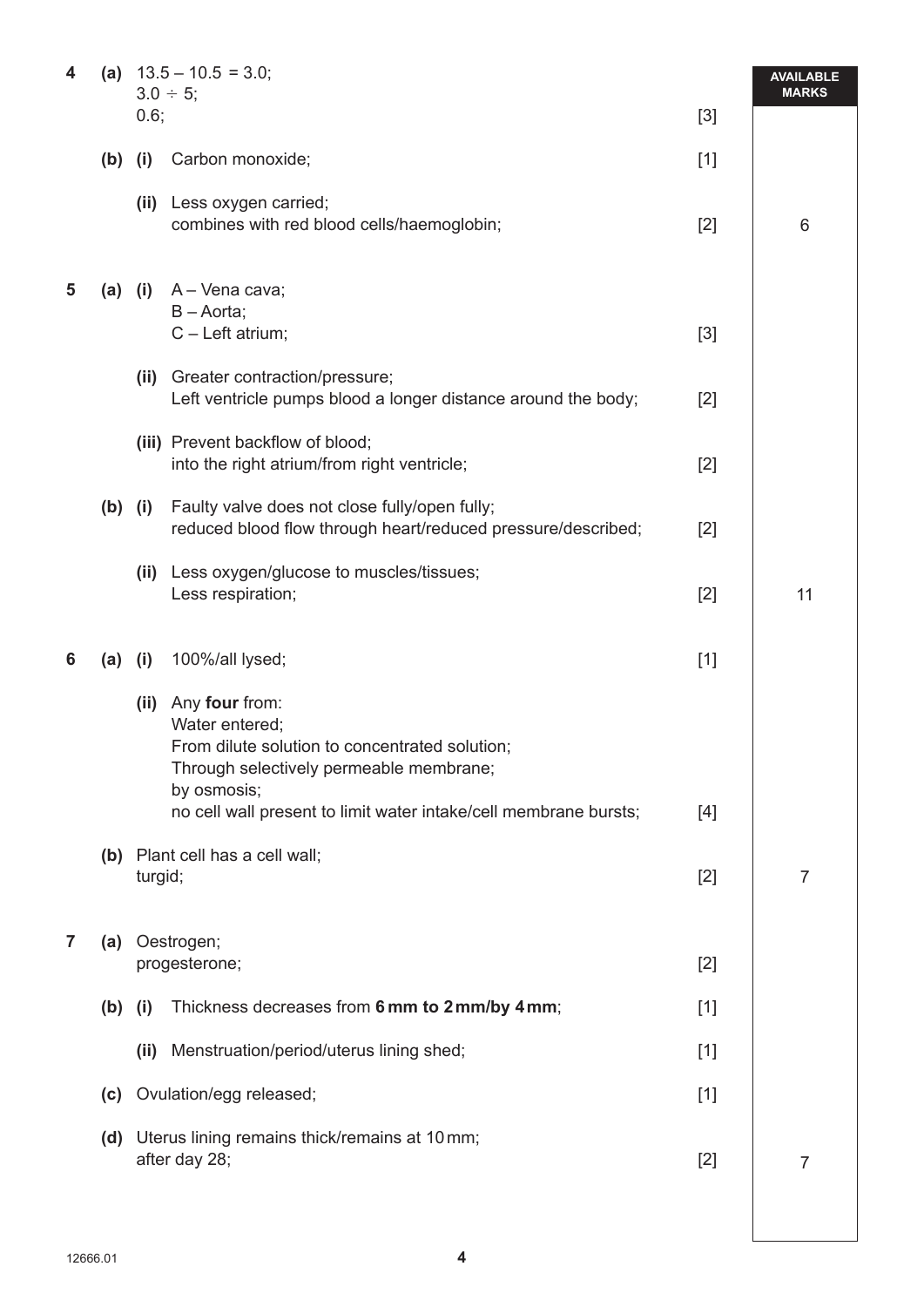| 8 | $(a)$ (i) |      | Breast;<br>cervical;                                                                                                                                                                                                                                                                                                                                         | $[2]$          | <b>AVAILABLE</b><br><b>MARKS</b> |
|---|-----------|------|--------------------------------------------------------------------------------------------------------------------------------------------------------------------------------------------------------------------------------------------------------------------------------------------------------------------------------------------------------------|----------------|----------------------------------|
|   |           | (ii) | Early detection/treatment before it spreads;                                                                                                                                                                                                                                                                                                                 | $[1]$          |                                  |
|   | (b)       | (i)  | Lymphocytes;                                                                                                                                                                                                                                                                                                                                                 | $[1]$          |                                  |
|   |           | (ii) | Antigens;                                                                                                                                                                                                                                                                                                                                                    | $[1]$          |                                  |
|   |           |      | (iii) Antibodies attach to antigens on surface of cancer cells;<br>antibodies complementary to antigens;                                                                                                                                                                                                                                                     | $[2]$          |                                  |
|   |           |      | (iv) Any four from:<br>Immunotherapy will destroy 2 of the cells;<br>one cell does not have complementary antigens;<br>antibodies will have no effect;<br>this cell continues to divide/mitosis;<br>radiotherapy needed to destroy this cell;                                                                                                                | $[4]$          | 11                               |
| 9 | (a)       | (i)  | Restriction;                                                                                                                                                                                                                                                                                                                                                 | $[1]$          |                                  |
|   |           |      | (ii) Produce sticky ends;<br>sticky ends have (complementary) base pairing;<br>allows human insulin gene to attach to plasmid;<br>(b) Any two from:<br>Human insulin more effective;<br>quicker than extraction from animals/always available/produced on demand;<br>no ethical issues;<br>no allergic reaction;<br>no risk of transferring animal diseases; | $[3]$<br>$[2]$ | 6                                |
|   |           |      |                                                                                                                                                                                                                                                                                                                                                              |                |                                  |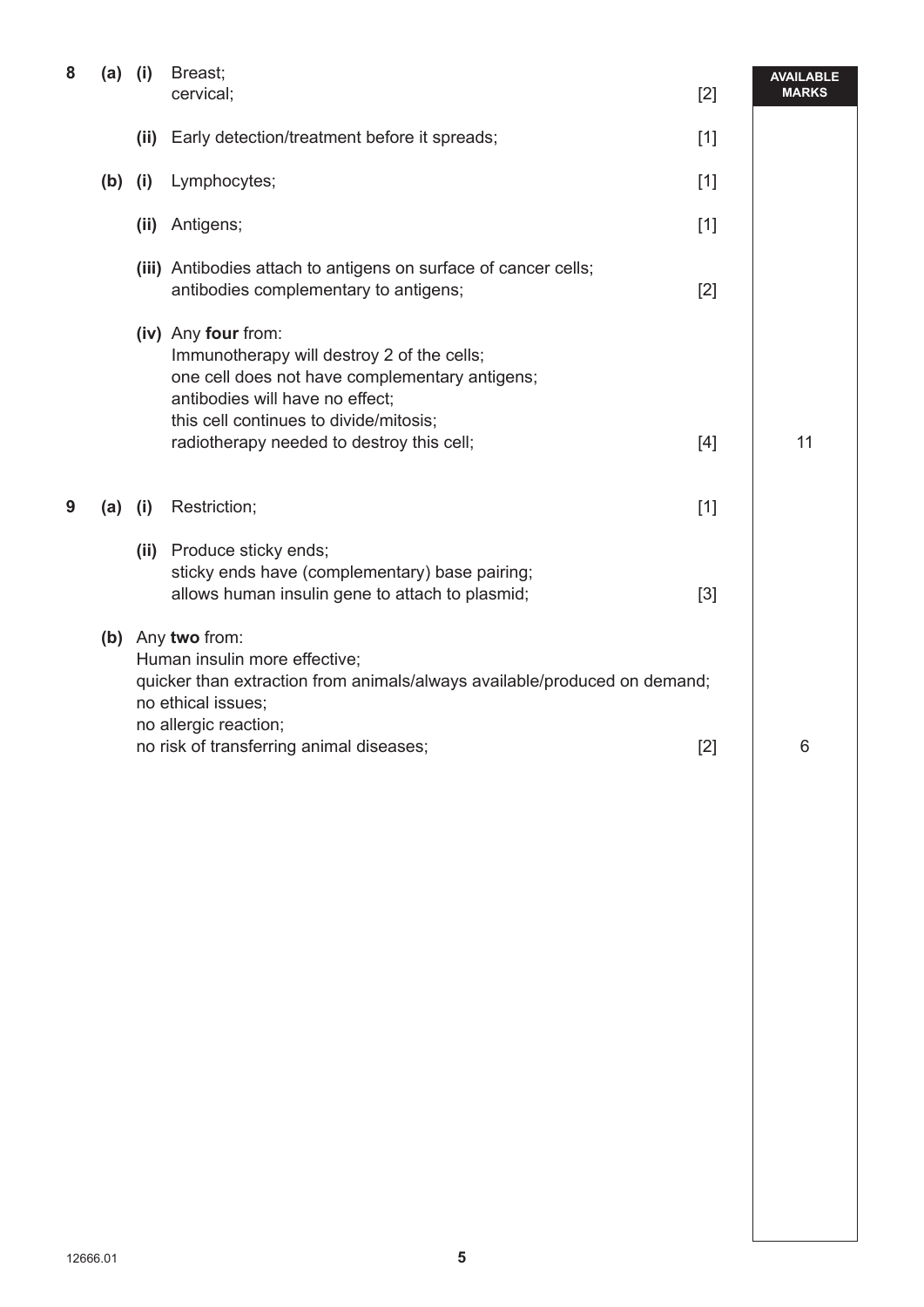- **10 (a) (i)** Bacteria; [1]
	- **(ii)** Droplet infection/airborne; [1]

#### **(b) Indicative Content**

- Preclinical trials;
- Using cells, tissues and living organisms;
- To check if drug is poisonous;
- How effective drug is;
- <sup>•</sup> Clinical trials;<br>• Using healthy<br>• To determine
	- Using healthy volunteers;
	- To determine the optimum drug dosage;

| <b>Band</b>  | <b>Response</b>                                                                                                                                                                                                                                                   | Mark        |
|--------------|-------------------------------------------------------------------------------------------------------------------------------------------------------------------------------------------------------------------------------------------------------------------|-------------|
| A            | Candidates must use appropriate, specialist terms<br>throughout to describe and explain their conclusions<br>using at least 5 of the points. They use good spelling,<br>punctuation and grammar and the form and style are of a<br>high standard.                 | $[5] - [6]$ |
| B            | Candidates use some appropriate, specialist terms<br>throughout to describe and explain their conclusions<br>using at least 3 of the points. They use satisfactory<br>spelling, punctuation and grammar and the form and<br>style are of a satisfactory standard. | $[3]-[4]$   |
| $\mathsf{C}$ | Candidates make little use of specialist terms<br>throughout to describe and explain their conclusions<br>using at least 1 of the points. The spelling, punctuation<br>and grammar, form and style are of a limited standard.                                     | $[1]-[2]$   |
| D.           | Response not worthy of credit.                                                                                                                                                                                                                                    | [0]         |

[6]

8

**AVAILABLE MARKS**